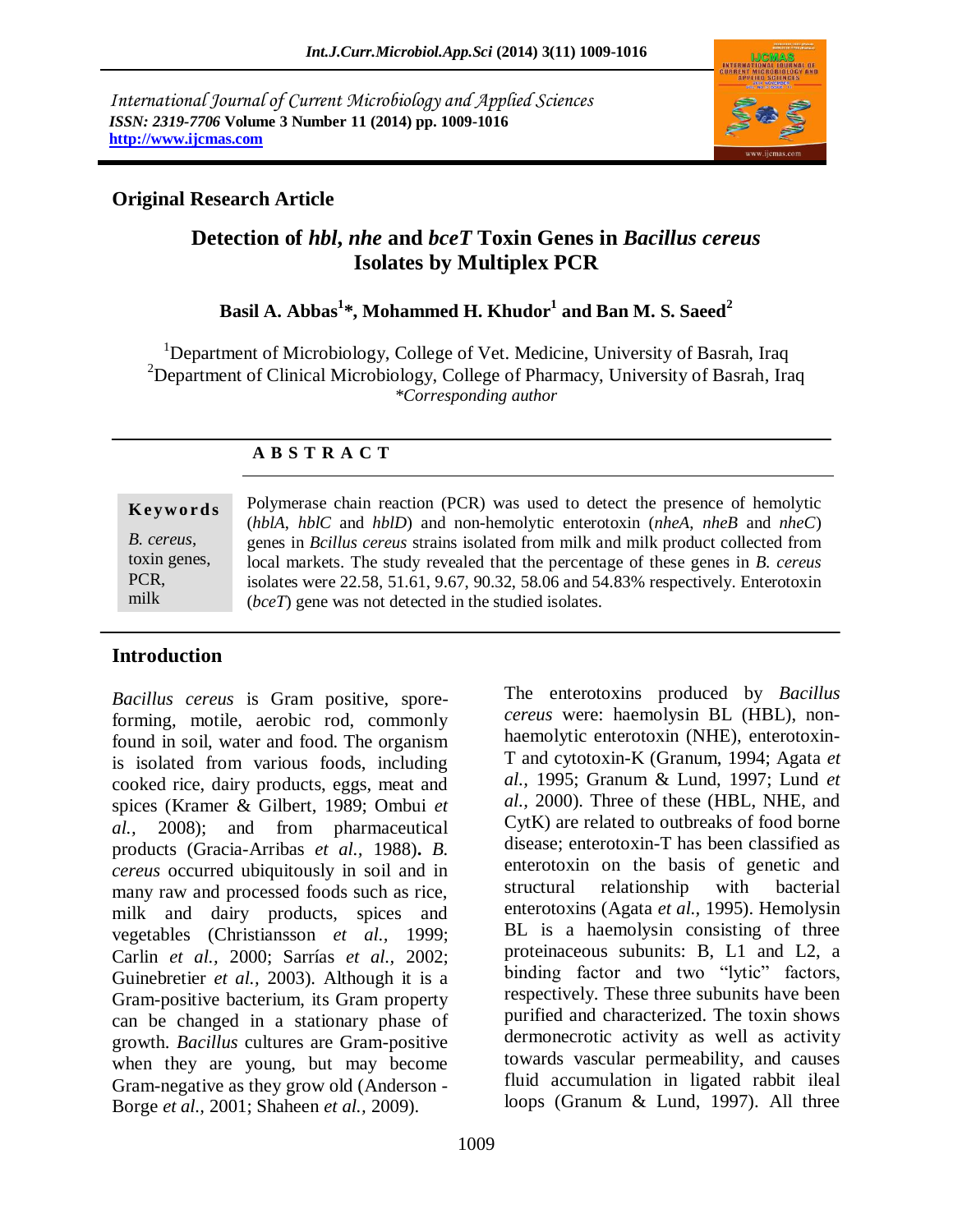components are necessary for maximal enterotoxic activity (Beecher *et al.,* 1995b). The genes  $hblC$  (L<sub>2</sub>),  $hblD$  (L<sub>1</sub>) and  $hblA$  (B) are arranged in tandem in an operon (Ryan *et al.,* 1997). Granum *et al.,* (1996) concluded that there was at least one enterotoxin in addition to HBL, implicated in the enterotoxin included illness.

Non – Hemolytic Enterotoxin like HBL, consists of three proteinaceous subunits as well: *nheA*, *nheB* and *nheC,* two lytic factors and a binding factor, respectively (Lund & Granum, 1996). Although binary combinations of the subunits show some biological effect, maximal activity is achieved when all three components are present (Lund & Granum, 1997). A single gene codes for each subunit, and the genes of all three subunits are grouped in one operon (Granum *et al.,* 1999). There is substantial similarity between the proteins of the haemolytic and the non-haemolytic enterotoxin (Granum *et al.,* 1999). The *hbl* operon is located in the variable region, and the *nhe* operon is in the constant portion of the *B. cereus* chromosome (Carlson *et al.,*  1996). Polymerase chain reaction assay, as the first nucleic-based assay for detection pathogens, is sensitive, specific and can detect minimum amounts of bacterial DNA in a sample (Leonard *et al.,* 2003; Palchetti & Mascini, 2008). The study was designated for detection the *hbl*, *nhe* and *bceT* toxin genes in *B. cereus* isolates by polymerase chain reaction (PCR).

# **Materials and Methods**

**Bacterial strains:** Fifty three *B. cereus*  isolates were isolated previously from 227 milk and milk products samples (milk 32.7 %, soft cheese 16.66 %, curls cheese 18.00 % and yogurt 26.00 %). Out of fifty three *B. cereus* isolates thirty one isolates were tested for PCR.

**DNA extraction:** Genomic DNA extraction kit (Geneiad / Korea) was used for bacterial DNA extraction. Bacterial cells were cultured in brain heart infusion broth (oxoid). DNA samples were stored at  $-20^{\circ}$ C until used. The purified DNA was detected by electrophoresis in 0.8 % agarose gel with addition of ethedium bromide. Bromophenol blue stain were added to the DNA sample and visualized by U. V. light.

### **Detection of** *hbl* **,** *nhe* **and** *bceT* **toxin gene using PCR**

Hemolysine, non-hemolytic enterotoxin and enterotoxin T genes (Table 1) were studied according to protocol of (Guinebretière *et al.,*2002; Hansen and Hendriksen, 2001). The PCR amplification mixture (20 µl) which was used for the detection included AccuPower mix, 5 μl of template DNA, 1 μl for forward and reverse of each oligonucleotide primers.

The volume was completed by sterile free water (BioNeer) to 20 μl, and the vortex was used to mix them well. The PCR tubes were transferred to the thermalcycler to start the amplification reaction according to specific program. The cycling conditions for multiplex PCR for detection *hbl, nhe* and *bceT* toxin genes were initial denaturation at 94°C for 2 min, followed by 35 cycles of denaturation step at 94°C for 15 min, annealing step at  $60^{\circ}$ C for 45 min, extension step at  $72^{\circ}$ C for 2 min, and final extension step at  $72^{\circ}$ C for 5 min. PCR products were detected in 1.5 % agarose gel stained with ethidium bromide, viewed by U.V. light.

## **Results and Discussion**

#### **Detection of (** *hbl***,** *nhe* **and** *bce T* **) genes by multiplex PCR**

*B. cereus* isolated from milk, yogurt, soft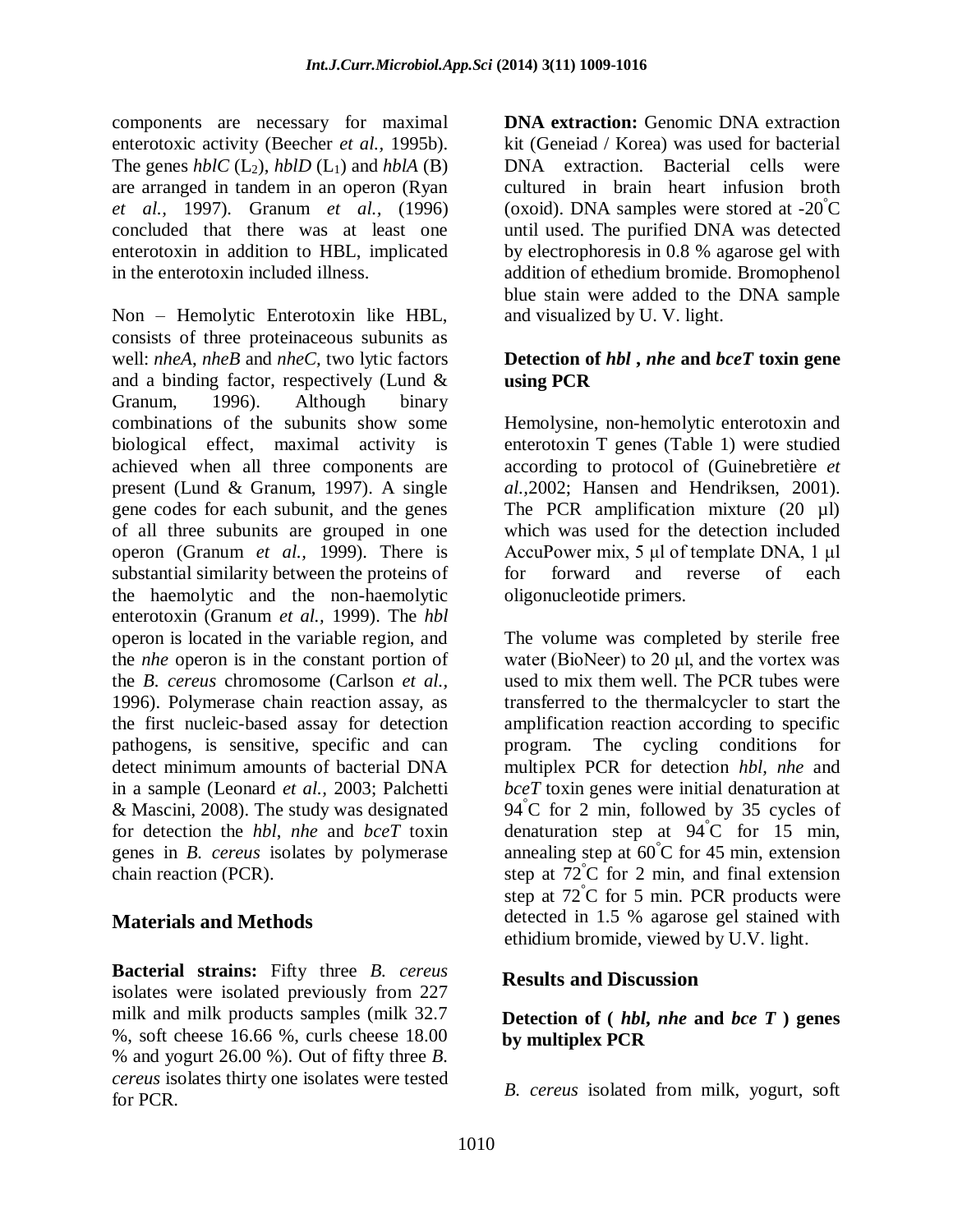cheese and curls cheese were tested for various enterotoxin genes, *hblA, hblC, hblD, nheA, nheB, nheC* and *bceT* by multiplex PCR (Table 2-5, Figure 1). The genes were investigated in 11 isolates. *nheA gene* had the highest percentage 100.00 % followed by *nheB gene* in 63.63 %, then *nheC* and *hblC* genes were found in 54.54 % for each one. *hblA* and *hblD* had 9.09 % for each one (Table 2).

### **Detection of** *hbl, nhe,* **and** *bceT* **genes in**  *Bacillus cereus* **isolates from soft cheese**

The genes were investigated in 5 isolates. *nheA gene* had the highest percentage 80.00 % followed by *nheB*, *nheC*, *hblC* genes were found in 60, 40 and 20% respectively (Table 3).

### **Detection of** *hbl, nhe,* **and** *bceT* **genes in**  *Bacillus cereus* **isolates from curls cheese**

The genes were investigated in 5 isolates. *nheA gene* had the highest percentage followed by *hblC* in 100% and 60%, respectively. The genes *nheC* and *hblA* were found in 40% for each one ( Table 4).

## **Detection of** *hbl, nhe,* **and** *bceT* **genes in**  *Bacillus cereus* **isolates from yogurt**

The genes were investigated in 10 isolates. *nheA gene* had the highest percentage 80% followed by *nheB* and *nheC* genes 70% both ( Table 5 ).

#### **The occurrence of enterotoxins genes in**  *Bacillus cereus* **isolated from milk and milk products**

The occurrence of the individual enterotoxin and emetic toxin genes in *B. cereus* isolated from milk, yogurt, soft cheese and curls cheese is shown in (Table.6). High prevalence of both *nheA* was detected in

90.32 %. Whereas low prevalence ( 22.58 and 9.67), respectively were observed for *hblA* and *hblD*. Where as the gene *bceT* was not detected.

Polymerase chain reaction assay has been reported recently used for rapid detection and discrimination of enterotoxins genes in *Bacillus cereus* (Guinebretiere *et al.,* 2006 and Nagmwongatit *et al.,* 2008); and for direct detection of food contamination with enterotoxigenic *B. cereus* as well (Ombui *et al.,* 2008). In this study, seven *B. cereus*  enterotoxin genes were detected by developing multiplex PCR.

In this study, the *hblA* gene was found in milk and cheese in the percentage 9.09 % for milk and 40.00 % for soft cheese, but this gene did not find in curls cheese. The *hblC* gene was found in milk and cheese in the percentage 54.54 % for milk and 20.00 , 60.00 % for soft cheese and curls cheese, respectively. The gene *hblD* was found in milk at 9.09 % and in soft cheese 20.00 % and did not find in curls cheese. The *nheA*  was found in milk at 100.00 % and in soft cheese and curls cheese in 80.00 % and 100.00 % , respectively. The gene *nheB* was found in milk, soft cheese and curls cheese in a percentage 63.63 %, 60.00 % and 20.00 %, respectively. The gene *nheC* was found at the percentage 54.54 % in milk and found in soft cheese and curls cheese at 40.00 % for each one.

Gitahi *et al*., (2009) found the occurrence of *nheA* and *nheC* genes in isolates from both milk and cheese was 3.9 %. The occurrence of *nheB* was 19.5 %, 11.8 % and 59 % in isolates from milk, cheese and rice. The prevalence of *hblA* gene was 9.8 %, 11.8 % and 15.7 % among isolates from milk, cheese and rice respectively, also found that 13.7 %, 7.8 % and 29.4 % of isolates from respective foods had *hblC* gene. The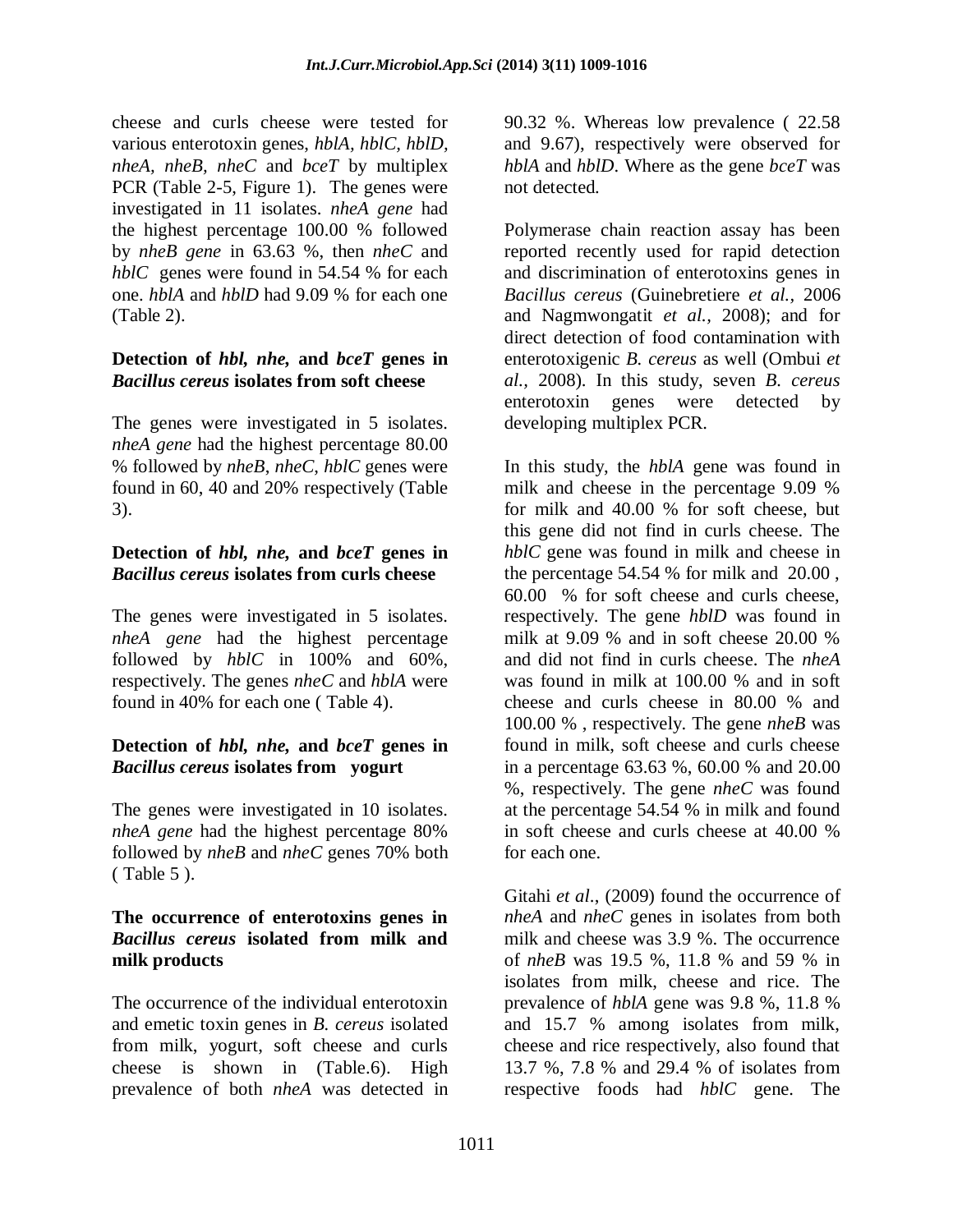occurrence of *hblD* gene in both milk and cheese isolates was 11.8 %, while the prevalence in rice isolates was 27.4 %.

In this study, the occurence of the enterotoxins *hblA* and *hblC* were detected in 22.58 %, 51.61 %, respectively. This value is approximately lower than those previously reported from other countries (50 % - 86 %) using similar methods (Mäntynen & Lindstrom, 1998; Hansen & Hendriksen, 2001; Al-Khatib *et al*., 2007). I think the differences in result related to differences in regions, the season of the collection.

The occurrence of *bceT* gene in this study is not detected. The result of present study is similar to the study of Gitahi *et al*., (2009) in Kenya. However we found that the *bceT* gene seems to be relatively rare and could not be found in the enterotoxic strains used in this study. This is contrast to the results of (Agata *et al*., 1995; Ombui *et al.*, 1997; Hsieh *et al.*, 1999), who were reported that the *bceT* gene was widely distributed among the isolates at 47 % to 41 %. The *bceT* gene sequence has been shown to vary among the isolates (Hansen & Hendriksen, 2001).

| <b>Target</b><br>gene | Oligonucleotide sequence (5'-3')                                                | <b>Product</b><br>size (bp) | <b>Reference</b> |
|-----------------------|---------------------------------------------------------------------------------|-----------------------------|------------------|
| hblA                  | <b>F:</b> AAG CAA TGG AAT ACA ATG GG<br><b>R:</b> AGA ATC TAA ATC ATG CCA CTG C | 1154                        | 21               |
| hbIC                  | F: GAT AC(T,C) AAT GTG GCA ACT GC<br>R: TTG AGA CTG CTC G(T,C)T AGT TG          | 740                         | 21               |
| hbID                  | <b>F:</b> ACC GGT AAC ACT ATT CAT GC<br><b>R:</b> GAG TCC ATA TGC TTA GAT GC    | 829                         | 21               |
| nheA                  | <b>F:</b> TAC GCT AAG GAG GGG CA<br>R: GTT TTT ATT GCT TCA TCG GCT              | 499                         | 22               |
| nheB                  | <b>F:</b> CTA TCA GCA CTT ATG GCA G<br>R: ACT CCT AGC GGT GTT CC                | 769                         | 22               |
| nheC                  | F: CGG TAG TGA TTG CTG GG<br><b>R:</b> CAG CAT TCG TAC TTG CCA A                | 581                         | 22               |
| bceT                  | F: CGT ATC GGT CGT TCA CTC GG<br><b>R:</b> TTT CTT TCC CGC TTG CCT TT           | 924                         | 22               |

**Table.1** Oligonucleotide primers sequences used in this study

**Table.2** Detection of *hbl, nhe,* and *bceT* genes in *Bacillus cereus* isolates from milk samples

| Gene        |        | No. of tested isolates $= 11$ |               |  |
|-------------|--------|-------------------------------|---------------|--|
|             |        | <b>PCR</b> positive           | $\frac{0}{0}$ |  |
| Hbl         | hblA   |                               | 9.09          |  |
|             | $hblC$ | 6                             | 54.54         |  |
|             | hbID   |                               | 9.09          |  |
| Nhe         | nheA   | 11                            | 100.00        |  |
|             | nheB   |                               | 63.63         |  |
|             | nheC   | 6                             | 54.54         |  |
| <b>bceT</b> |        |                               | 0.00          |  |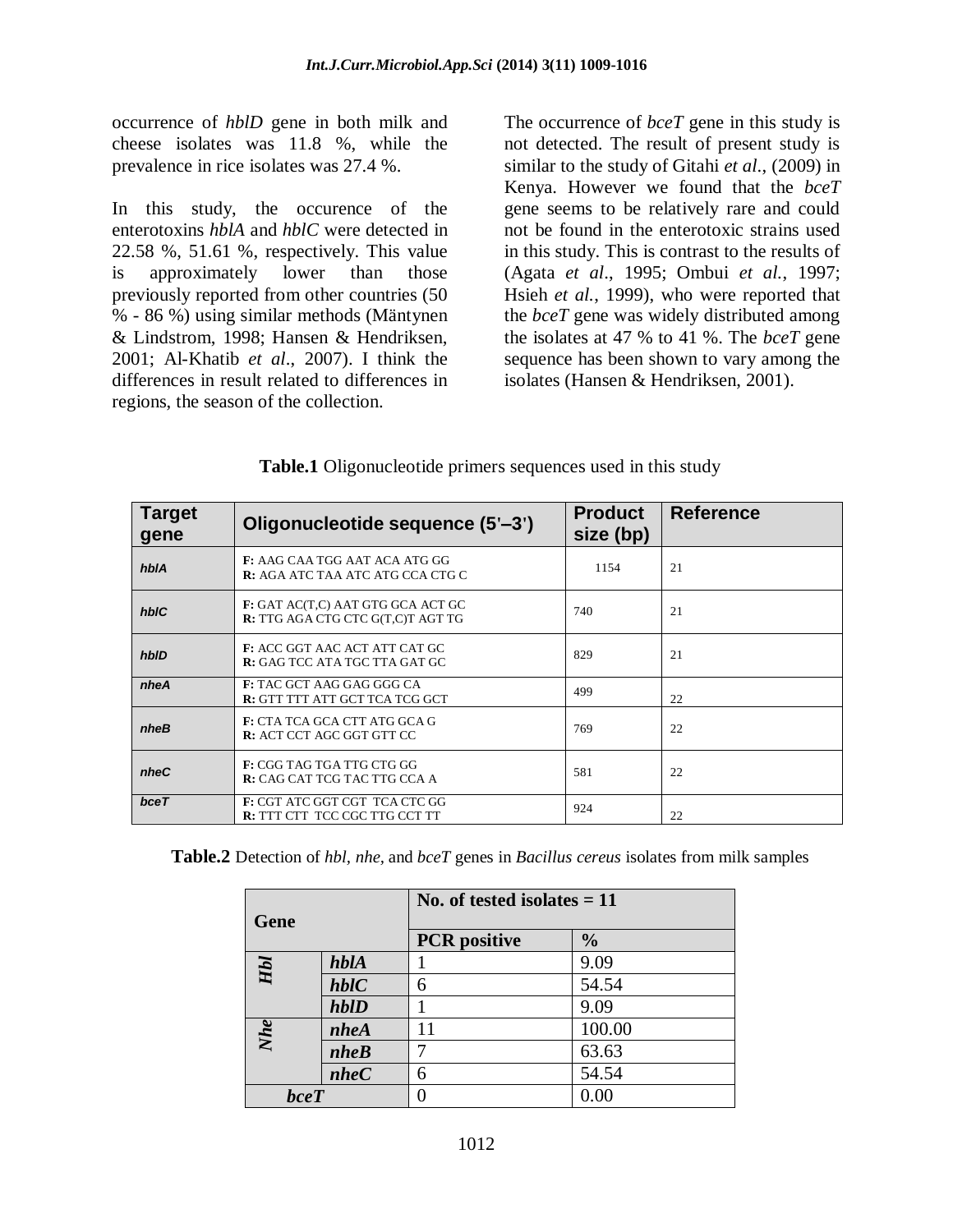|              |        | No. of tested isolates $= 5$ |               |  |
|--------------|--------|------------------------------|---------------|--|
| <b>Genes</b> |        | <b>PCR</b> positive          | $\frac{0}{0}$ |  |
| НЫ           | hblA   |                              | 0.00          |  |
|              | $hblC$ |                              | 20.00         |  |
|              | hbID   |                              | 0.00          |  |
| Nhe          | nheA   |                              | 80.00         |  |
|              | nheB   |                              | 60.00         |  |
|              | nheC   |                              | 40.00         |  |
| bceT         |        |                              | 0.00          |  |

**Table.3** Detection of *hbl, nhe,* and *bceT* genes in *Bacillus cereus* isolates from soft cheese samples

**Table.4** Detection of (*hbl, nhe,* and *bceT*) genes in *Bacillus cereus* isolated from curls cheese samples

|              |        | No. of tested isolates $= 5$ |               |  |
|--------------|--------|------------------------------|---------------|--|
| <b>Genes</b> |        | <b>PCR</b> positive          | $\frac{0}{0}$ |  |
| Hbl          | hblA   |                              | 40.00         |  |
|              | $hblC$ |                              | 60.00         |  |
|              | hbID   |                              | 20.00         |  |
| Nhe          | nheA   |                              | 100.00        |  |
|              | nheB   |                              | 20.00         |  |
|              | nheC   |                              | 40.00         |  |
| bceT         |        |                              | 0.00          |  |

**Table.5** Detection of *hbl, nhe,* and *bceT* genes in *Bacillus cereus* isolates from yogurt samples

|              |        | No. of tested samples $= 10$ |               |  |
|--------------|--------|------------------------------|---------------|--|
| <b>Genes</b> |        | <b>PCR</b> positive          | $\frac{0}{0}$ |  |
| Hbl          | hblA   |                              | 40.00         |  |
|              | $hblC$ |                              | 60.00         |  |
|              | hbID   |                              | 10.00         |  |
| Nhe          | nheA   |                              | 80.00         |  |
|              | nheB   |                              | 70.00         |  |
|              | nheC   |                              | 70.00         |  |
| bceT         |        |                              | 0.00          |  |

**Table.6** The occurrence of enterotoxin and emetic toxins genes in *B. cereus* isolated from milk and milk products

| Sample (No. of<br><b>B.</b> cereus isolates) | hbIA<br>$No. +$<br>(%) | $hblC$<br>$\mathbf{N_0}$ . +<br>(%) | hbD<br>$No. +$<br>$(\%)$ | nheA<br>$No. +$<br>(%) | nheB<br>$No. +$<br>$($ %) | nheC<br>$No. +$<br>(%) | bceT<br>$No. +$<br>(%) |
|----------------------------------------------|------------------------|-------------------------------------|--------------------------|------------------------|---------------------------|------------------------|------------------------|
| Milk $(11)$                                  | (9.09)                 | 6(54.54)                            | 1(9.09)                  | 11 (100)               | 7(63.63)                  | 6(54.54)               | 0(0.00)                |
| Yogurt $(10)$                                | 4(40.00)               | 6(60.00)                            | (10.00)                  | 8(80.00)               | 7(70.00)                  | 7(70.00)               | 0(0.00)                |
| Soft cheese(5)                               | 0(0.00)                | 1(20.00)                            | 0(0.00)                  | 4(80.00)               | 3(60.00)                  | 2(40.00)               | 0(0.00)                |
| Curls cheese $(5)$                           | 2(40.00)               | 3(60.00)                            | (20.00)                  | 5(100.00)              | 1(20.00)                  | 2(40.00)               | 0(0.00)                |
| Total $(31)$<br>$(\%)$                       | 7(22.58)               | 16(51.61)                           | 3(9.67)                  | 28 (90.32)             | 18 (58.06)                | (54.83)<br>17          | 0(0.00)                |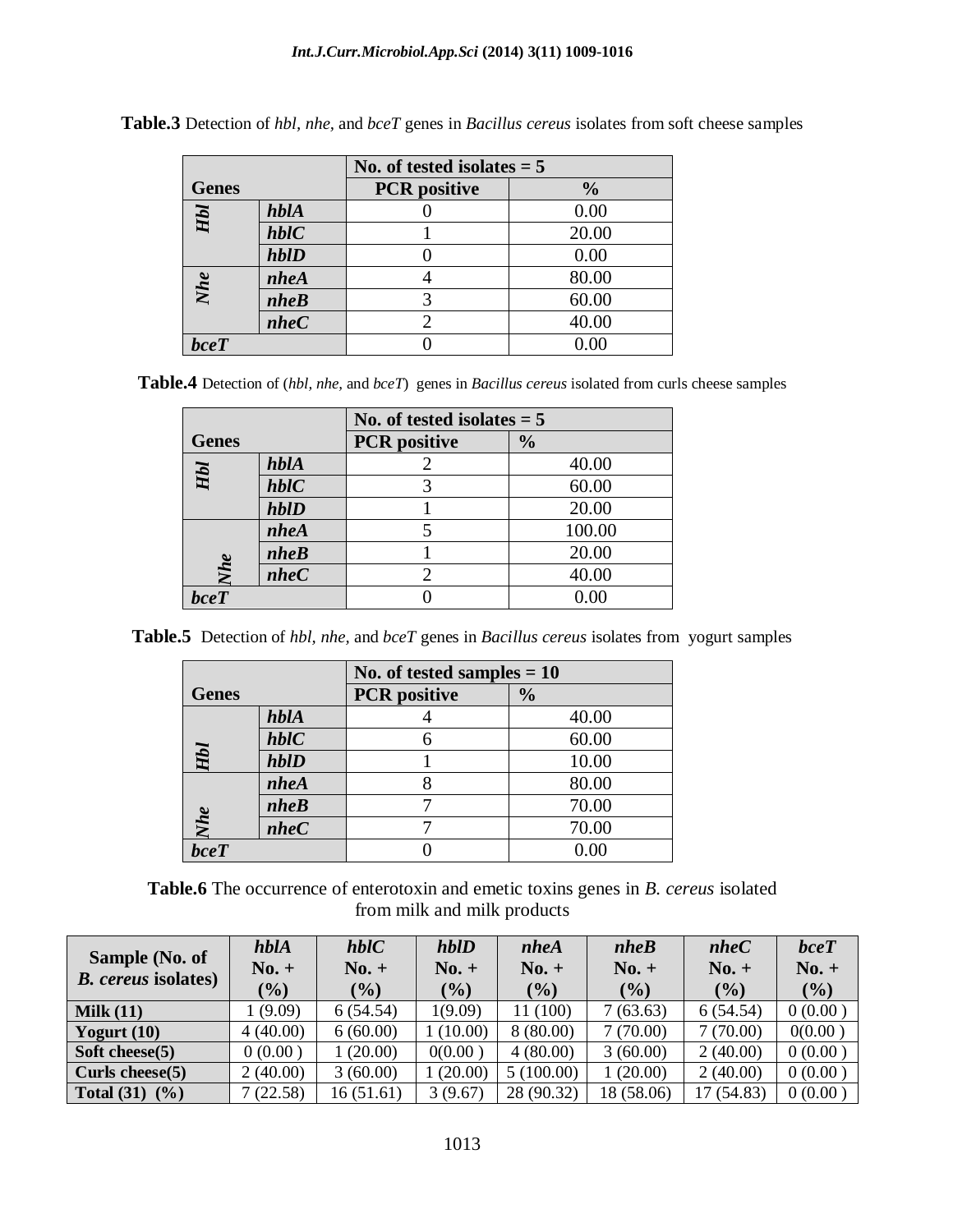

**Figure.1** PCR amplification of *hblACD* and *nheABC* genes of *Bacillus cereus* isolates isolated from milk and milk products

Lane 1 (M)= Molecular size marker.

Lane  $2 = nheA$ ,  $nheC$  and  $hblC$  (499, 581 and 740) bp, respectively.

Lane 3 = *nheA, nheC*, *nheB* and *hblD* (499, 581, 769 and 829) bp, respectively.

Lane 4 = *nheA*, *nheC, hblC* and *hblA* (499, 581, 740, 1154) bp, respectively.

Lane 5 = *nheA*, *nheC, nheB*, *hblC* and *hblA* (499, 581, 740, 769, 1154) bp, respectively .

Lane  $6 = nheA$ ,  $nheC$  and  $nheB$  (499, 581, 769) bp, respectively.

Lane  $7 = nheA$  and  $hblC$  (499 and 740) bp, respectively.

Lane  $8 =$  control negative.

In this study, *nheA* gene was the most common gene, it's detected in 90.32 % of the isolates. The *hblD* gene was the least common gene detected in 9.67 % of the isolates. The *nheB* and *nheC* gene were detected in 58.06 % and 54.83 %, respectively.

The results were approximately similar to Guinebretiere *et al*., (2002), who found that 63 % and 36 % of food borne *B. cereus* isolates to lack one or two of the *nhe* and *hbl* genes, respectively, when

amplified by PCR, through all the genes were demonstrated by Southern blotting and most of the isolates tested positive for enterotoxins using immunoassay, Oxoid kit for the *hbl* genes and Tecra kit for *nhe*  genes (Guinebretiere *et al*., 2002). Granum, (2001) found the *nhe* operon is present in 100 % of *B. cereus* isolates, while the *hbl* operon was present in 50 % of *B. cereus* isolates. However, (Cardazzo *et al*., 2008) reported that 3 and 4 out of 47 new *B. cereus* isolated from industrial dairy products, egg product and farm dairy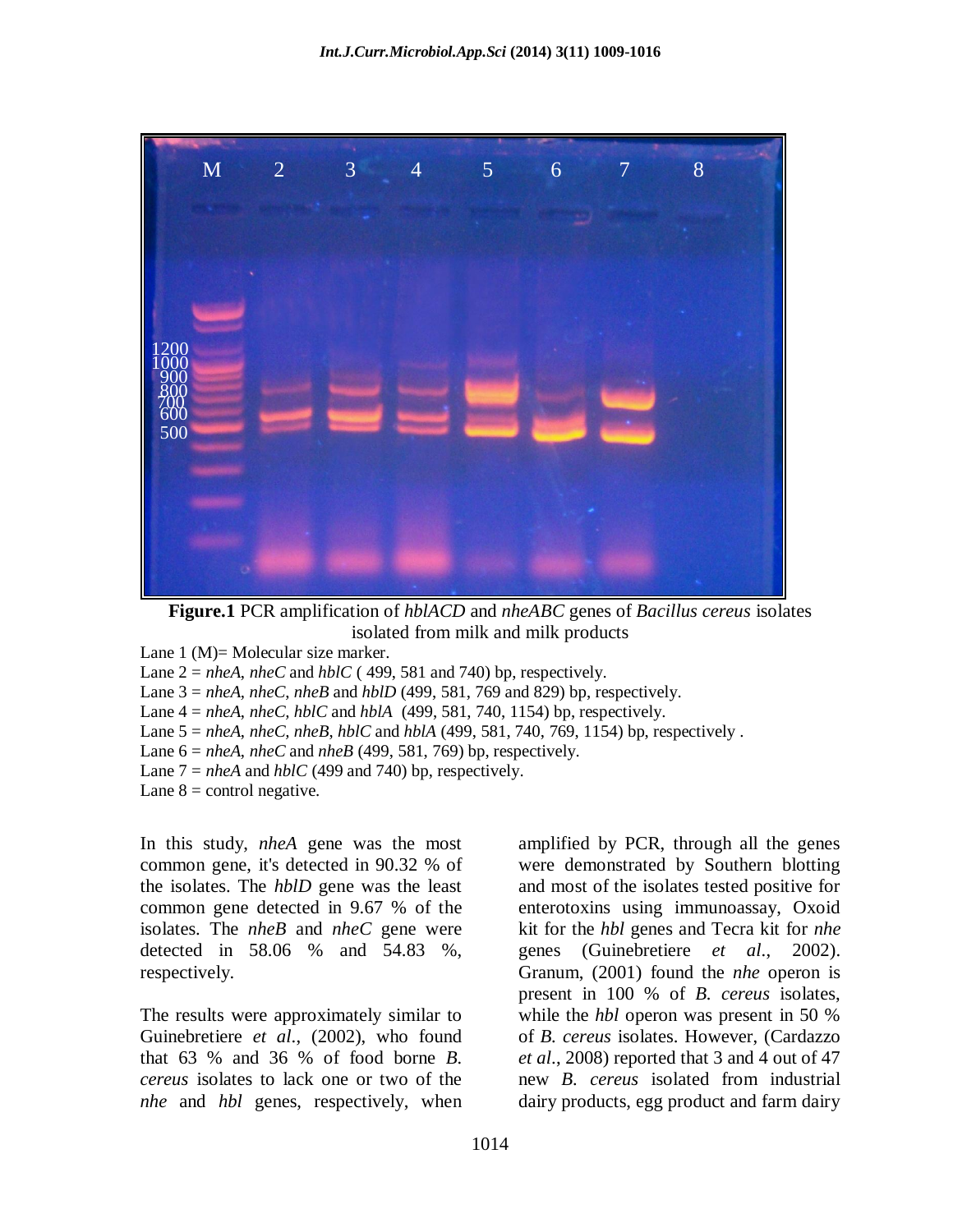product without one or two of the *nhe* and *hbl* gene complex, respectively.

## **References**

- Agata, N.; Ohta, M.; Arakawa, Y. and Mori, M. (1995). The *bceT* gene of *Bacillus cereus* encodes an enterotoxic protein. Micobiol. 141(4): 983-988.
- Al-Khatib, M. S,; Khyami-Horani, H.; Badran, E. and Shehabi, A. A. (2007). Incidence and characterization of diarrheal enterotoxins of fecal *Bacillus cereus* isolates associated with diarrhea. Diagn Microbiol. Infect Diseases. 59: 383-387.
- Beecher, D. J.; Schoeni, J. L. and Lee Wong, A. C. (1995b). Enterotoxic activity of hemolysin BL from *Bacillus cereus*. Infect. Immun. 63(11): 4423-4428.
- Cardazzo, B.; Negrisdo, E. *et al.,* (2008). Multipl – locus sequence typing and analysis of toxin genes in *Bacillus cereus* food-borne isolation. Appl. Environ. Microbiol. 74: 850-860.
- Carlin, F.; Girardin, H.; Peck, M. W.; Stringer, S. C.; Barker, G. C.; Martinez, A.; Fernandez, A.; Fernandez, P.; Waites, W. M.; Movahedi, S.; van Leusden, F.; Nauta, M.; Moezelaar, R.; Torre, M. D. and Litman, S. (2000). Research on factors allowing a risk assessment of spore – forming pathogenic bacteria in cooked chilled foods containing vegetables: a FAIR collaborative project. Int. J. Food Microbiol. 60: 117-135.
- Carlson, C. R.; Johansen, T. and Kolsto, A. B. (1996). The chromosome map of *Bacillus thuringiensis* subsp. *Canadensis* HD224 is highly similar to that of the *Bacillus cereus* type strain ATCC 14579. FEMS. Microbiol. Lett. 141: 163-167.
- Christiansson, A.; Bertilsson, J. and

Svensson, B. (1999). *Bacillus cereus*  spores in raw milk: factors affecting the contamination of milk during the grazing period. J. Dairy Sci. 82: 305- 314.

- Gitahi J, N.; Ombui, N. J.; Nduati, W. D. and Gicheru, M. M. (2009). Genetic characterization of food borne *Bacillus cereus* strains from milk, cheese and rice by multiplex PCR assay. Int. J. Integrative Biology.
- Gracia-Arribas, ML.; Plaza, CJ. *et al.,* (1988). Characteristics of *Bacillus cereus* strains isolated from drugs and evaluation of their toxins. J. Appl. Bacteriol. 64: 257-264.
- Granum, P. E. (1994). *Bacillus cereus* and its toxins. Journal of Bacteriol. Symp. Supp. 76: 61S-66S.
- Granum, P. E. (2001). *Bacillus cereus* In Food Microbiol. . Fundamentals and Frontiers, American Society for microbiology.  $2<sup>nd</sup>$  edn, p. 373-381.
- Granum, P. E. and Lund, T. (1997). *Bacillus cereus* and its food poisoning toxins. FEMS. Microbiol. Lett. 157: 223-228.
- Granum, P. E.; Anderson, A.; Gayther, C.; TeGiffel, M. C.; Larsen, H.; Lund, T. and O'Sullivan, K. (1996). Evidence for a further enterotoxin complex produced by *Bacillus cereus*. FEMS Microbiol. Lett. 17: 145-149.
- Granum, P. E.; O' Sullivan, K. and Lund, T. (1999). The sequence of the nonhaemolytic enterotoxin operon from *Bacillus cereus*. FEMS Microbiol. Lett. 177(2): 225-229.
- Guinebretier, M. H.; Girardin, H.; Dargaignaratz, C.; Carlin, F. and Nguyen, C. (2003). The contamination flows of *Bacillus cereus* and sporeforming aerobic bacteria in a cooked, pasteurized and chilled zucchini puree processing line. Int. J. food Microbiol. 82: 223-232.